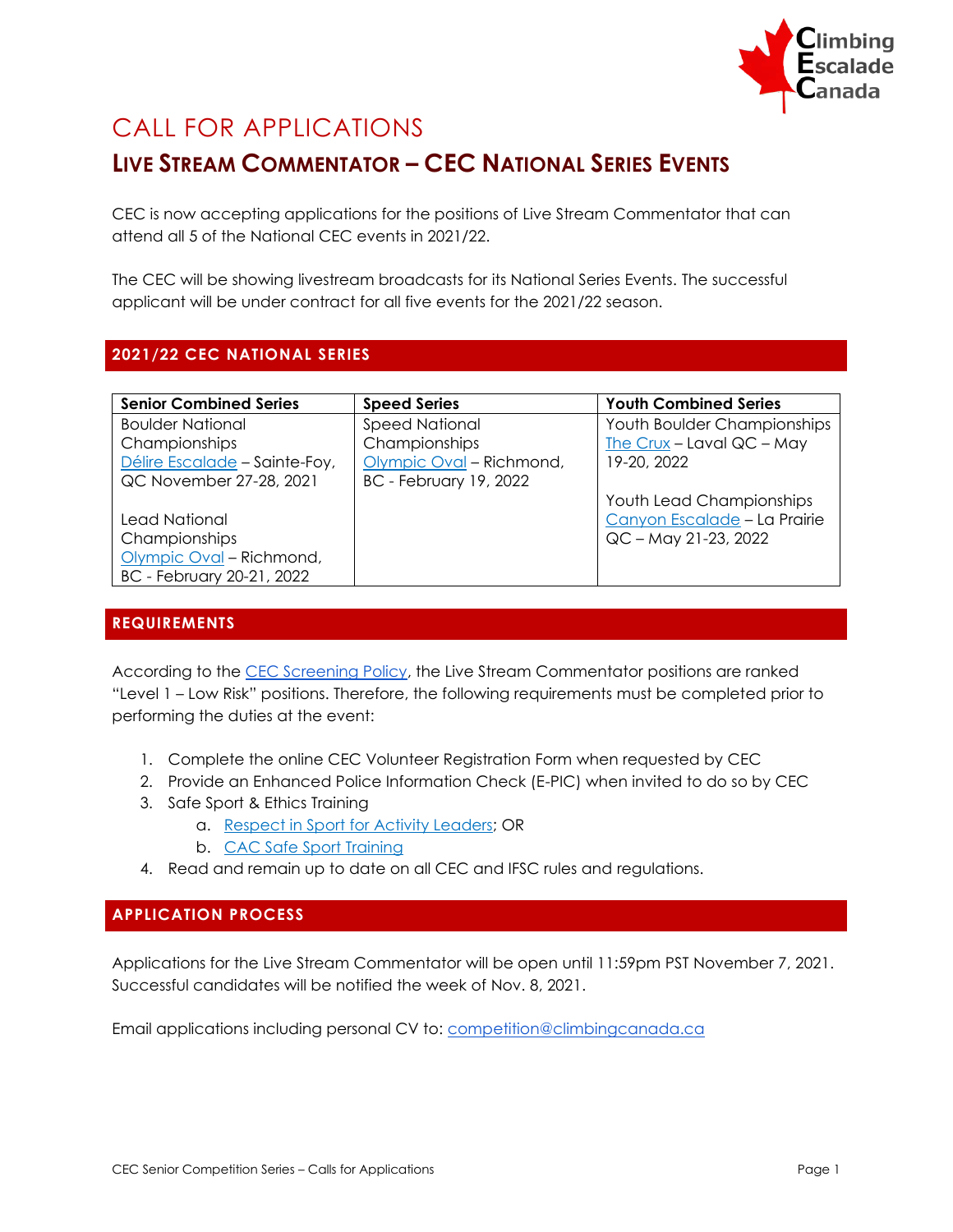

#### **LIVE STREAM COMMENTATOR**

#### JOB DESCRIPTION

The Livestream Commentator will be responsible for:

- Providing live commentary for the semi-finals and finals of all events
- Being onsite and available during the qualifier rounds to meet with the gym owner, CEC representatives, broadcast technical team and other individuals connected to the event, prior to the broadcast for both semi-finals and finals
- Working with the broadcast team / CEC to plan event timings, camera placements and angles, introductory comments, sponsorship recognition, timing of commercials, interviews with athletes, and overall organization of the broadcast. This may include educating the production crew with expected framing of individual routes and boulder problems, balance of wide and close-up framing, replay logistics etc., in order to help ensure a successful broadcast.
- Creating a valuable viewing experience by effectively interpreting the complexities of climbing for viewers with various levels of understanding about competition climbing and climbing as a whole
- Supporting CEC in the selection of a local co-commentator for each event, following an open application process
- Mentoring local co-commentator in an optic to increase experience across the country
- Being respectful, maintaining the CEC brand, and always conducting themselves in a respectful manner during the live broadcast

The position requires creating strong relationships in a very short period of time with the staff at different climbing gyms, gym owners, routesetters, athletes of all ages and levels of competition experience, the production crew, and the CEC. The commentator will be expected to also interact with spectators of the event.

The commentator will be expected to always conduct themselves with professionalism as a representative, ambassador and advocate for competition climbing in Canada.

#### EXPERIENCE AND SKILLS

Successful candidates will have the following experience and skills:

- Be comfortable speaking for extended periods on a live broadcast.
- Be able to communicate effectively in French and English (a bonus)
- Be flexible and adaptable to changing conditions of a competition and live broadcast.
- Preference will be given to people with a minimum of 1 year experience doing live commentary for climbing event broadcasts.
- Be comfortable interviewing live on air, as well as preparing interviews that will be recorded.
- Be able to speak about the sport of climbing in technical detail.
- Have a strong understanding of climbing competition formats.
- Have a strong understanding of training and preparation for climbing competitions.